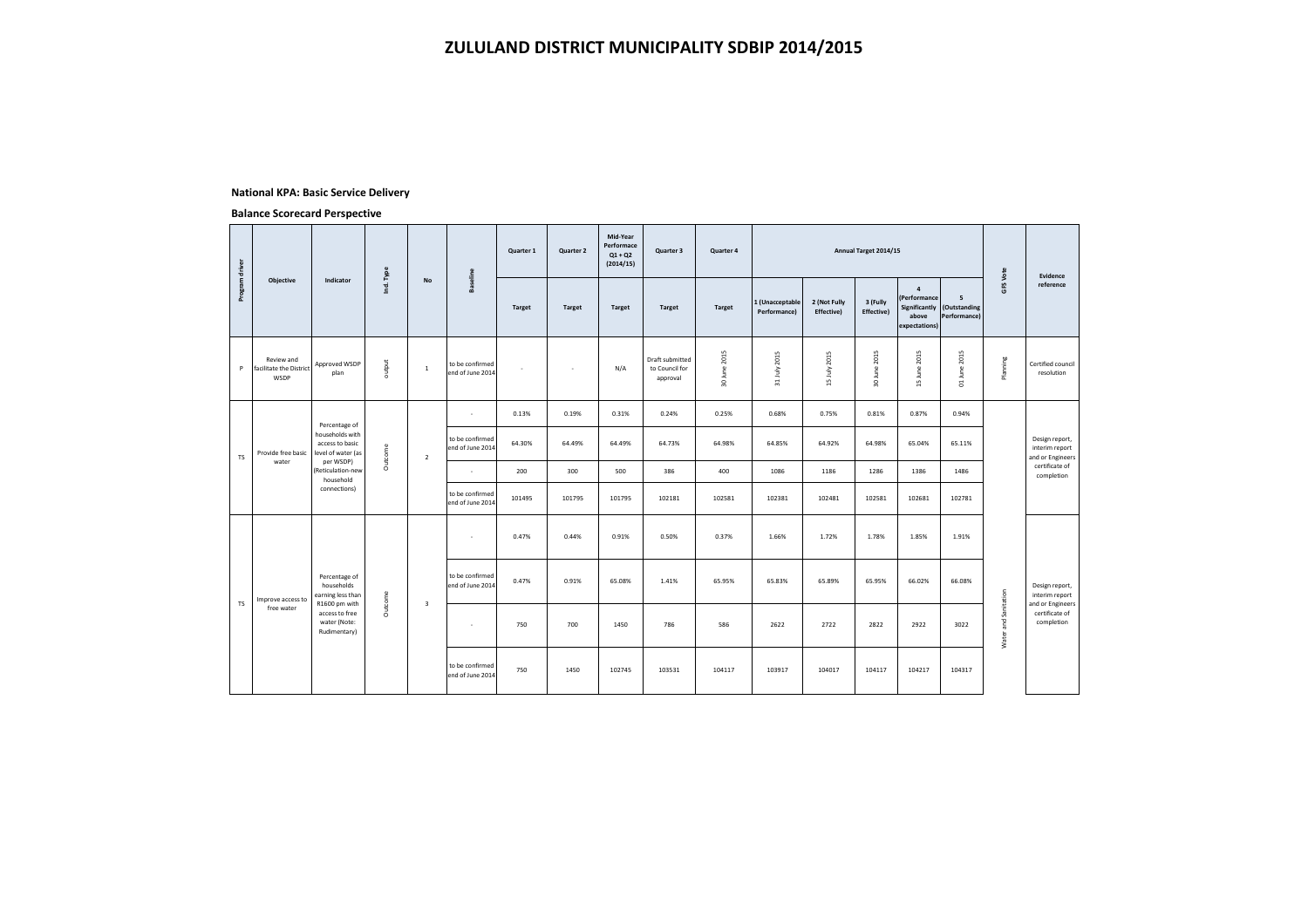| <b>TS</b>            | Improve water<br>quality                                                   | Number of water<br>quality tests as<br>per the approved<br>strategy         | output    | $\ddot{a}$               | to be confirmed<br>end of June 2014 | 459                     | 459              | 918                                              | 459                                           | 459                                   | 1816                           | 1826                              | 1836                           | 1846                                                                          | 1856                              |                      | Sample test<br>esults as certified<br>by the lab                                          |
|----------------------|----------------------------------------------------------------------------|-----------------------------------------------------------------------------|-----------|--------------------------|-------------------------------------|-------------------------|------------------|--------------------------------------------------|-----------------------------------------------|---------------------------------------|--------------------------------|-----------------------------------|--------------------------------|-------------------------------------------------------------------------------|-----------------------------------|----------------------|-------------------------------------------------------------------------------------------|
|                      |                                                                            |                                                                             |           |                          | $\sim$                              | 0.63%                   | 1.46%            | 2.09%                                            | 1.46%                                         | 0.63%                                 | 4.05%                          | 4.12%                             | 4.18%                          | 4.24%                                                                         | 4.30%                             |                      |                                                                                           |
| TS                   | Provide free basic                                                         | Percentage of<br>households with<br>access to basic                         | Outcome   | $\sf S$                  | to be confirmed<br>end of June 2014 | 0.63%                   | 2.09%            | 66.13%                                           | 3.55%                                         | 68.22%                                | 68.09%                         | 68.16%                            | 68.22%                         | 68.28%                                                                        | 68.34%                            |                      | Design report,<br>interim report<br>and or Engineers                                      |
|                      | sanitation services                                                        | level of sanitation<br>(as per WSDP)                                        |           |                          |                                     | 1000                    | 2300             | 3300                                             | 2300                                          | 1000                                  | 6400                           | 6500                              | 6600                           | 6700                                                                          | 6800                              |                      | certificate of<br>completion                                                              |
|                      |                                                                            |                                                                             |           |                          | to be confirmed<br>end of June 2014 | 1000                    | 3300             | 104397                                           | 5600                                          | 107697                                | 107497                         | 107597                            | 107697                         | 107797                                                                        | 107897                            |                      |                                                                                           |
|                      |                                                                            |                                                                             |           |                          |                                     | <b>Quarter 1</b>        | <b>Quarter 2</b> | Mid-Year<br>Performace<br>$Q1 + Q2$<br>(2014/15) | <b>Quarter 3</b>                              | <b>Quarter 4</b>                      |                                |                                   | Annual Target 2014/15          |                                                                               |                                   |                      |                                                                                           |
| Program drive        | Objective                                                                  | Indicator                                                                   | Ind. Type | $\mathsf{No}$            | <b>Baseline</b>                     | <b>Target</b>           | <b>Target</b>    | <b>Target</b>                                    | <b>Target</b>                                 | <b>Target</b>                         | 1 (Unacceptabl<br>Performance) | 2 (Not Fully<br><b>Effective)</b> | 3 (Fully<br><b>Effective</b> ) | $\overline{a}$<br>Performance<br><b>Significantly</b><br>above<br>xpectations | 5<br>(Outstanding<br>Performance) | GFS Vote             | Evidence<br>reference                                                                     |
|                      |                                                                            |                                                                             |           |                          |                                     | 0.63%                   | 1.46%            | 2.09%                                            | 1.46%                                         | 0.63%                                 | 4.05%                          | 4.12%                             | 4.18%                          | 4.24%                                                                         | 4.30%                             |                      |                                                                                           |
| TS                   | Improve access to                                                          | Percentage of<br>households<br>earning less than                            | Outcome   | 6                        | to be confirmed<br>end of June 2014 | 0.63%                   | 2.09%            | 66.13%                                           | 3.55%                                         | 68.22%                                | 68.09%                         | 68.16%                            | 68.22%                         | 68.28%                                                                        | 68.34%                            |                      | Design report,<br>interim report<br>and or Engineers                                      |
|                      | free sanitation                                                            | R1600 pm with<br>access to free                                             |           |                          |                                     | 1000                    | 2300             | 3300                                             | 2300                                          | 1000                                  | 6400                           | 6500                              | 6600                           | 6700                                                                          | 6800                              |                      | certificate of<br>completion                                                              |
|                      |                                                                            | basic sanitation                                                            |           |                          | to be confirmed<br>end of June 2014 | 1000                    | 3300             | 104397                                           | 5600                                          | 107697                                | 107497                         | 107597                            | 107697                         | 107797                                                                        | 107897                            |                      |                                                                                           |
| P                    | Ensure that<br>legislated water<br>policies are<br>reviewed and<br>updated | Approved<br>identified water<br>policies and<br>bylaws                      | Output    | $\overline{\phantom{a}}$ | to be confirmed<br>end of June 2014 | ×,                      | à,               | N/A                                              | $\overline{\phantom{a}}$                      | June 2015<br>$\overline{\mathbf{30}}$ | 31 July 2015                   | 15 July 2015                      | 30 June 2015                   | 15 June 2015                                                                  | 01 June 2015                      | Planning             | Memo to MM or<br>identified policies<br>and bylaws to be<br>amended,<br>Certified council |
| $\mathsf{P}$         | Effectively monitor<br>WSP's                                               | Number of WSP<br>Meetings<br>scheduled                                      | output    | $\bf 8$                  | to be confirmed<br>end of June 2014 | $\overline{2}$          | $\overline{2}$   | $\overline{4}$                                   | $\overline{2}$                                | $\overline{2}$                        | $\overline{4}$                 | 6                                 | $\bf{8}$                       | $10\,$                                                                        | $12\,$                            |                      | Certified WSP<br>report and<br>minutes                                                    |
| TS                   | nplement effective<br>Customer Care                                        | Notification of<br>community on<br>planned water<br>supply<br>interruptions | process   | $\,9$                    | to be confirmed<br>end of June 2014 | 48hr                    | 48hr             | 48hr                                             | 48hr                                          | 48hr                                  | 12hr                           | 24hr                              | 48hr                           | 60hr                                                                          | 72hr                              | Water and Sanitation | Signed<br>interruption and<br>notice register                                             |
| $\mathsf{TS}$        | Effectively utilise<br>MIG allocation                                      | % of MIG grant<br>funds spent on<br>approved projects                       | output    | 10                       | to be confirmed<br>end of June 2014 | 6%                      | 26%              | 26%                                              | 66%                                           | 100%                                  | 96%                            | 98%                               | 100%                           |                                                                               |                                   |                      | Certified Ledger<br>expenditure                                                           |
| S/P/CS               | Maximise the<br>implementation of<br>IDP identified<br>projects            | Capital budget<br>actually spent on<br>identified projects                  | output    | $11\,$                   | to be confirmed<br>end of June 2014 | 20%                     | 40%              | 40%                                              | 70%                                           | 100%                                  | 80%                            | 90%                               | 100%                           | ٠                                                                             | ٠                                 |                      | Certified Ledger<br>expenditure                                                           |
| $^*Co$               | Effective<br>coordination of DM<br>plan<br>implementation                  | Disaster<br>management<br>forum meeting<br>held by specified<br>date        | output    | $12\,$                   | to be confirmed<br>end of June 2014 | $\overline{1}$          | $\,$ 1           | $\overline{2}$                                   | $\mathbf{1}$                                  | $\,$ 1 $\,$                           | 2 by 30 July 2015              | 3 by 15 July<br>2015              | 4 by 30 June<br>2015           | 4 by 15 June<br>2015                                                          | 4 by 01 June<br>2015              |                      | attendance<br>register/<br>Approved<br>Minutes, agenda                                    |
| $\mathsf{Co}\xspace$ | Create awareness<br>of hazards and<br>disasters                            | Number of DM<br>awareness<br>campaigns<br>scheduled per<br>quarter          | output    | $13\,$                   | to be confirmed<br>end of June 2014 | $\overline{\mathbf{3}}$ | $_{\rm 3}$       | 6                                                | $\,$ 3                                        | $\,$ 1                                | $\it 4$                        | 6                                 | $10\,$                         | $12\,$                                                                        | $14\,$                            |                      | Minutes<br>confirming<br>reports tabled<br>and feedback<br>reports                        |
| $\mathsf{Co}\xspace$ | Review and<br>acilitate the district<br>Disaster<br>Management plan        | Approved DM<br>Plan                                                         | output    | $14\,$                   | to be confirmed<br>end of June 2014 | i,                      | $\epsilon$       | N/A                                              | Draft submitted<br>to Council for<br>approval | 30 June 2015                          | 31 July 2015                   | 15 July 2015                      | 30 June 2015                   | 15 June 2015                                                                  | 01 June 2015                      | $\overline{u}$       | Council resolution<br>and plan                                                            |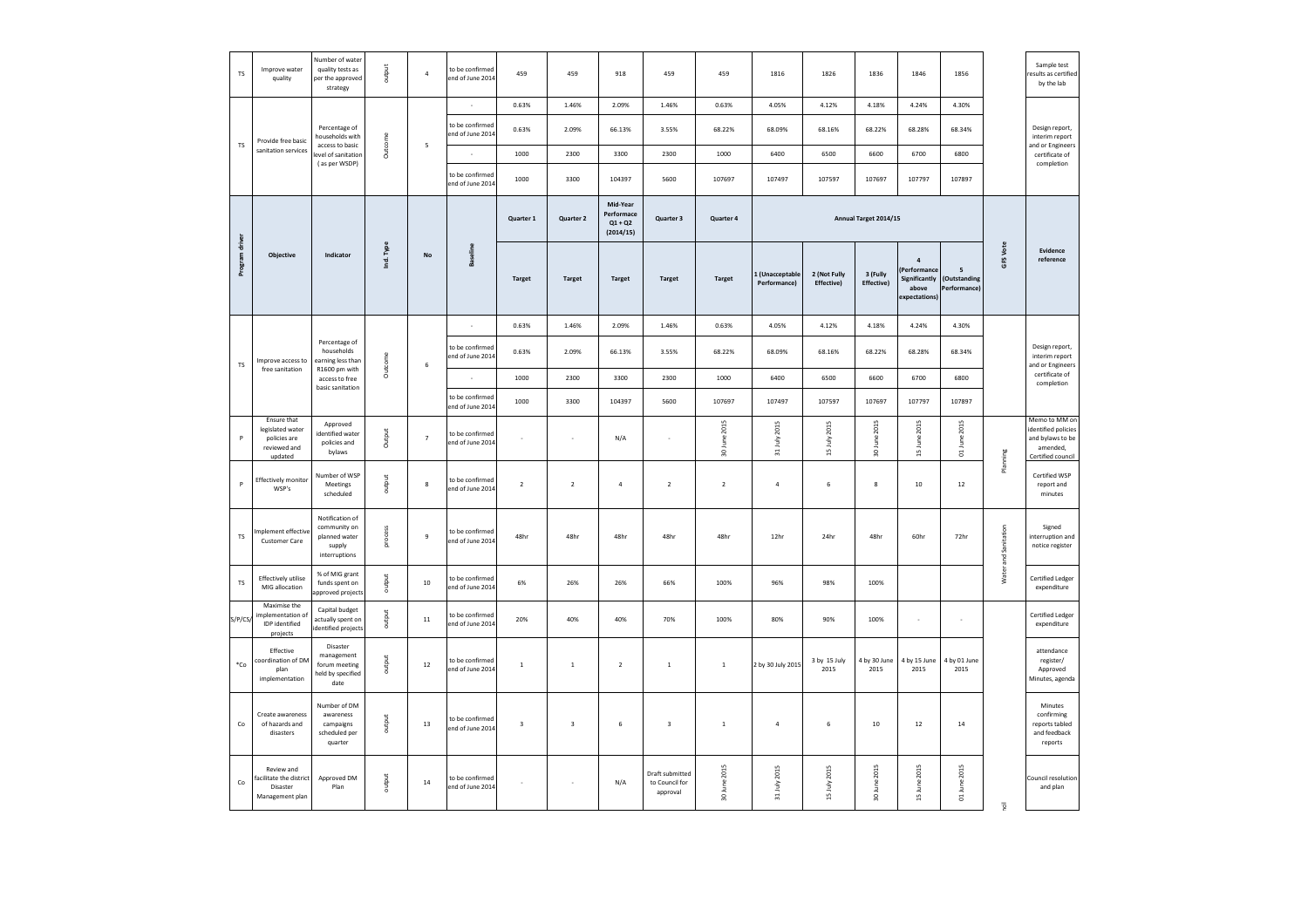# **ZULULAND DISTRICT MUNICIPALITY SDBIP 2014/2015**

|              |                                                                      |                                                                |           |           |                                     | Quarter 1     | Quarter 2     | Mid-Year<br>Performace<br>$Q1 + Q2$<br>(2014/15) | Quarter 3                                     | Quarter 4         |                                 |                            | Annual Target 2014/15               |                                                        |                                                 | Cour<br>and<br>Executive |                                                  |
|--------------|----------------------------------------------------------------------|----------------------------------------------------------------|-----------|-----------|-------------------------------------|---------------|---------------|--------------------------------------------------|-----------------------------------------------|-------------------|---------------------------------|----------------------------|-------------------------------------|--------------------------------------------------------|-------------------------------------------------|--------------------------|--------------------------------------------------|
| Program driv | Objective                                                            | Indicator                                                      | Ind. Type | <b>No</b> | Baseline                            | <b>Target</b> | <b>Target</b> | <b>Target</b>                                    | Target                                        | Target            | 1 (Unacceptable<br>Performance) | 2 (Not Fully<br>Effective) | 3 (Fully<br>Effective)              | $\mathbf{A}$<br>(Performance<br>above<br>expectations) | 5<br>Significantly (Outstanding<br>Performance) |                          | Evidence<br>reference                            |
| Co           | Review and<br>facilitate the<br>Municipal airport<br>management plan | Airport plan<br>submitted to MM<br>by specified date           | output    | 15        | to be confirmed<br>end of June 2014 |               | <b>COL</b>    | N/A                                              | Draft submitted<br>to Council for<br>approval | 2015<br>30 June 2 | 2015<br>July<br>24              | 15 July 2015               | 2015<br>۹Ë<br>$\equiv$<br>$\approx$ | 2015<br>June:<br>$\frac{1}{2}$                         | 2015<br>June:<br>$\overline{c}$                 |                          | Certified council<br>resolution and<br>plan      |
| Co           | Review and<br>facilitate the<br>Municipal airport<br>management plan | Implement<br>identified<br>activities from the<br>airport plan | output    | 16        | to be confirmed<br>end of June 2014 | 25%           | 50%           | 50%                                              | 75%                                           | 100%              | 80%                             | 90%                        | 100%                                | 14                                                     | $\sim$                                          |                          | Implementation<br>report and<br>minutes<br>R0.00 |

## **National KPA: Municipal Financial viability and management**

|                |                                                                   |                                                               |           |           |                                     | Quarter 1     | Quarter 2     | Mid-Year<br>Performace<br>$Q1 + Q2$<br>(2014/15) | Quarter 3     | Quarter 4     |                                 |                            | Annual Target 2014/15  |                                             |                                                 |          |                                                                |
|----------------|-------------------------------------------------------------------|---------------------------------------------------------------|-----------|-----------|-------------------------------------|---------------|---------------|--------------------------------------------------|---------------|---------------|---------------------------------|----------------------------|------------------------|---------------------------------------------|-------------------------------------------------|----------|----------------------------------------------------------------|
| Program driver | Objective                                                         | Indicator                                                     | Ind. Type | <b>No</b> | <b>Baseline</b>                     | <b>Target</b> | <b>Target</b> | <b>Target</b>                                    | <b>Target</b> | <b>Target</b> | 1 (Unacceptable<br>Performance) | 2 (Not Fully<br>Effective) | 3 (Fully<br>Effective) | 4<br>(Performance<br>above<br>expectations) | 5<br>Significantly (Outstanding<br>Performance) | GFS Vote | Evidence<br>reference                                          |
| F.             | Improve revenue<br>collection                                     | Outstanding<br>service debtors<br>recovery rate to<br>revenue | Output    | 17        | to be confirmed<br>end of June 2014 | 0.25          | 0.25          | 0.25                                             | 0.25          | 0.25          | 0.48                            | 0.32                       | 0.25                   | 0.23                                        | 0.2                                             |          | BS902 Billing<br>Report                                        |
| F.             | Improve supply<br>chain application                               | Number of<br>successfull<br>appeals                           | Process   | 18        | to be confirmed<br>end of June 2014 | $\mathbf 0$   | $\mathbf{0}$  | $\mathbf{0}$                                     | $\mathbf{0}$  | $\mathbf 0$   | $\overline{2}$                  | $\mathbf{1}$               | $\mathbf{0}$           |                                             |                                                 |          | Supply chain<br>manage-ment<br>report / Memo<br>from CFO to MM |
| F.             | Process payments Processing time of<br>in time                    | invoices                                                      | Process   | 19        | to be confirmed<br>end of June 2014 | 30            | 30            | 30                                               | 30            | 30            | 60                              | 45                         | 30                     | 15                                          | $\overline{7}$                                  |          | Creditors report                                               |
| F.             | Complete and<br>submit accurate<br>annual financial<br>statements | Review and<br>submit Financial<br>Statements                  | Process   | 20        | 31/08/2013                          | 31 Aug 2014   | $\sim$        | 31-Aug-14                                        | $\sim$        | $\sim$        | 30-Oct-14                       | 15-Oct-14                  | 31-Aug                 | 24-Aug-14                                   | 15-Aug-14                                       |          | AG receipt                                                     |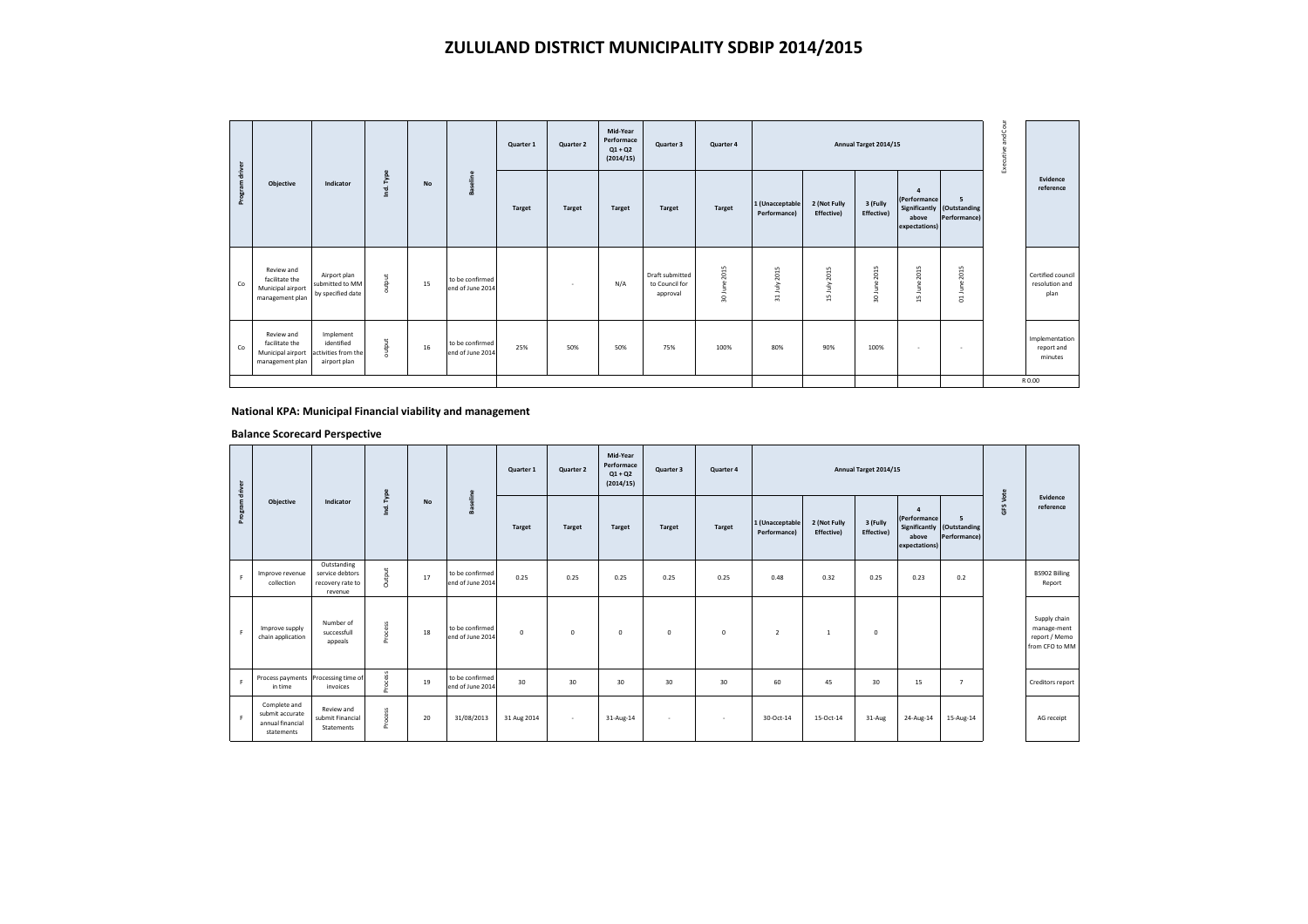| F.             | To consistently<br>achieve clean audit        | Unqualified audit<br>opinion                              | Process   | 21        | unqualified                         |                         | Unqualifi<br>$\Xi$ | Unqualifi<br>$\Xi$                               | $\sim$                        | ٠                       | Disclaimer                      | Qualified                  | Unqualified             | Clean Audit                                                               | ٠                                              |          | AG audit report                                               |
|----------------|-----------------------------------------------|-----------------------------------------------------------|-----------|-----------|-------------------------------------|-------------------------|--------------------|--------------------------------------------------|-------------------------------|-------------------------|---------------------------------|----------------------------|-------------------------|---------------------------------------------------------------------------|------------------------------------------------|----------|---------------------------------------------------------------|
| F              | <b>Budget for ZDM</b><br>annually             | Approved final<br>budget                                  | Process   | 22        | to be confirmed<br>end of June 2014 |                         | $\sim$             | N/A                                              | <b>Draft Budget</b><br>tabled | 30 June 2015            | 31 July 2015                    | 15 July 2015               | 30 June 2015            | 15 June 2015                                                              | June 2015<br>$\Xi$                             |          | Council resolution<br>and final budget<br>approval            |
| F              | Have an effective<br><b>Auditing Function</b> | Audit committee<br>meetings<br>scheduled                  | Output    | 23        | to be confirmed<br>end of June 2014 | 30-Sep-14               | 30-Dec-14          | 2 by<br>2013/12/30                               | 30-Mar-15                     | 30-Jun-15               | 30-Jul-15                       | 15-Jul-15                  | 30-Jun-15               | 15-Jun-15                                                                 | 01-Jun-15                                      | Finances | attendance<br>register/<br>Approved<br>Minutes to<br>meetings |
| MM/F           | Report timely and<br>accurately               | SDBIP reports<br>approved by<br>specified date            | Outputs   | 24        | to be confirmed<br>end of June 2014 | $\mathbf{r}$            | 15-Oct-14          | 15-Oct-14                                        | 25-Jan-15                     | 15 April 2015           | 31 July 2015                    | 15 July 2015               | June 2015<br>S.         | 15 June 2015                                                              | 2015<br><b>June</b><br>$\overline{\mathbf{c}}$ |          | Council<br>Resolution                                         |
|                |                                               |                                                           |           |           |                                     | Quarter 1               | <b>Quarter 2</b>   | Mid-Year<br>Performace<br>$Q1 + Q2$<br>(2014/15) | Quarter 3                     | Quarter 4               |                                 |                            | Annual Target 2014/15   |                                                                           |                                                |          |                                                               |
| Program driver | <b>Objective</b>                              | Indicator                                                 | Ind. Type | <b>No</b> | Baseline                            | <b>Target</b>           | <b>Target</b>      | <b>Target</b>                                    | <b>Target</b>                 | <b>Target</b>           | 1 (Unacceptable<br>Performance) | 2 (Not Fully<br>Effective) | 3 (Fully<br>Effective)  | $\overline{a}$<br>(Performance<br>Significantly<br>above<br>expectations) | 5<br>(Outstanding<br>Performance)              |          | Evidence<br>reference                                         |
| F.             | Have an effective<br><b>Auditing Function</b> | % of audit<br>querries<br>addressed from<br>the AG report | Outcome   | 25        | to be confirmed<br>end of June 2014 |                         | 25%                | 25%                                              | 75%                           | 100%                    | 55%                             | 65%                        | 75%                     | 90%                                                                       | 100%                                           |          | Audit Action Plan<br>Report                                   |
| F              | Increase the cost<br>coverage ratio           | <b>Cost Coverage</b><br>ratio                             | Output    | 26        | to be confirmed<br>end of June 2014 | $\overline{\mathbf{3}}$ | $\overline{3}$     | $\overline{\mathbf{3}}$                          | $\overline{\mathbf{3}}$       | $\overline{\mathbf{3}}$ | 1                               | $\overline{2}$             | $\overline{\mathbf{3}}$ | $\overline{4}$                                                            | 5                                              |          | Expenditure<br>report and bank<br>statements                  |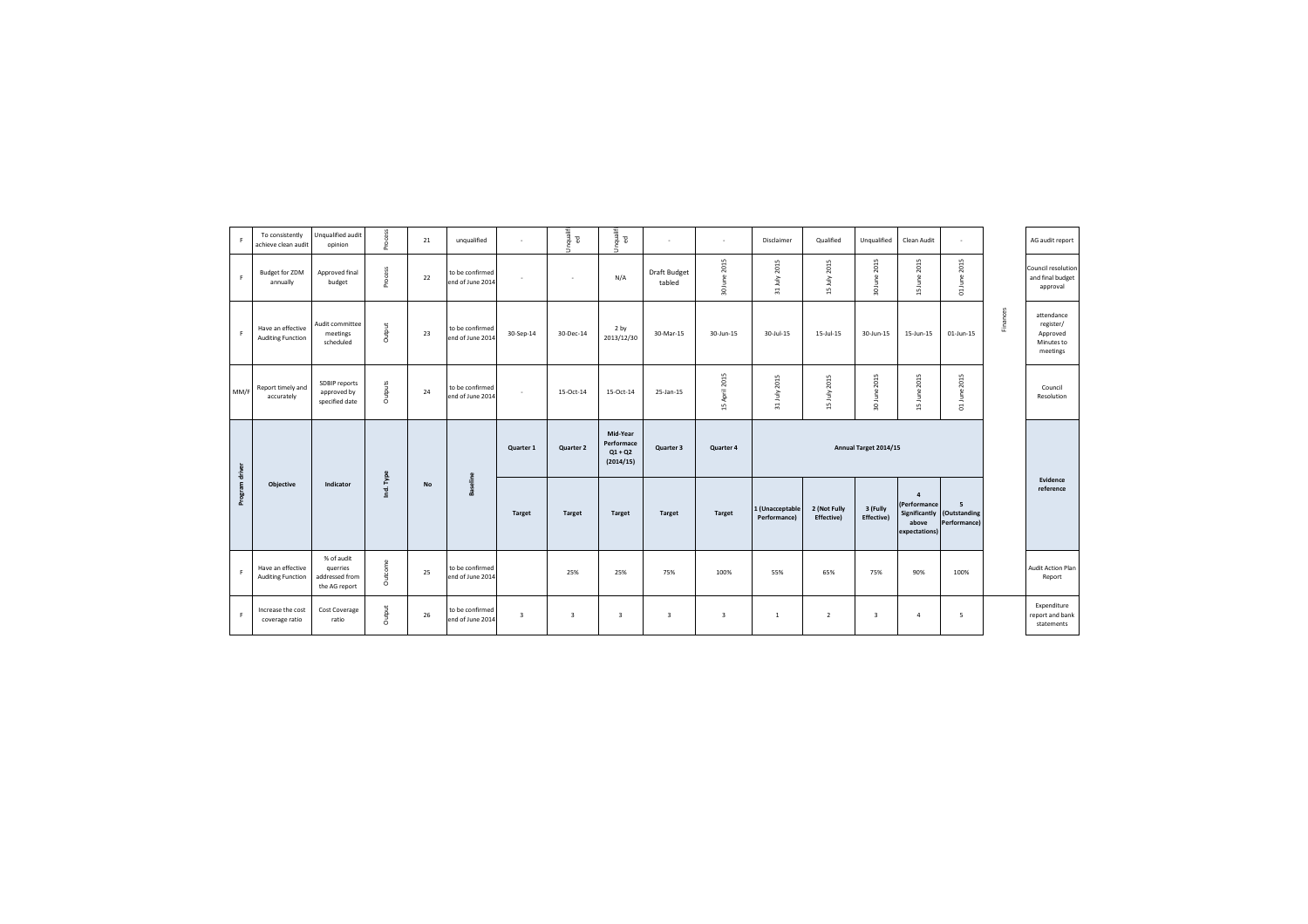| F           | Increase the dept<br>coverage ration                                         | Debt Coverage<br>Ratio                                                                        | Output  | 27 | to be confirmed<br>end of June 2014 |      | $\overline{3}$ | 3    | $\overline{3}$       | $\overline{3}$ |           | $\overline{2}$ | $\overline{3}$      | 4         | 5         |          | GS560 report &<br>MoA                             |
|-------------|------------------------------------------------------------------------------|-----------------------------------------------------------------------------------------------|---------|----|-------------------------------------|------|----------------|------|----------------------|----------------|-----------|----------------|---------------------|-----------|-----------|----------|---------------------------------------------------|
| F.          | Report timely and Approved annual<br>accurately                              | report                                                                                        | Process | 28 | to be confirmed<br>end of June 2014 | . .  | <b>A</b>       | N/A  | 2015<br>f<br>ŝ<br>28 | $\sim$         | 30-Apr-15 | 15-Apr-15      | 2015<br>March<br>28 | 15-Mar-15 | 01-Mar-15 |          | Certified council<br>minutes and<br>annual report |
| $\mathsf F$ | Produce accurate<br>statements                                               | % of accounts<br>adjustments<br>effected                                                      | Output  | 29 | to be confirmed<br>end of June 2014 | 3%   | 3%             | 3%   | 3%                   | 3%             | 1%        | 2%             | 3%                  | 4%        | 5%        | Finances | Financial report                                  |
| F.          | Keep a minimum<br>cash balance to<br>cover average<br>monthly<br>expenditure | Number of days<br>with excessive<br>funds in current<br>account in<br>relation to<br>strategy | Output  | 30 | to be confirmed<br>end of June 2014 | 60   | 60             | 60   | 60                   | 60             | 40        | 50             | 60                  | 65        | 70        |          | Investments<br>report                             |
| F           | Align Capital<br>Programme and IDP for in accordance                         | % of capital<br>projects budgeted<br>with the IDP                                             | Output  | 31 | to be confirmed<br>end of June 2014 | 100% | 100%           | 100% | 100%                 | 100%           | 90%       | 95%            | 100%                |           |           |          | Budget report                                     |
|             |                                                                              |                                                                                               |         |    |                                     |      |                |      |                      |                |           |                |                     |           |           |          | Nil                                               |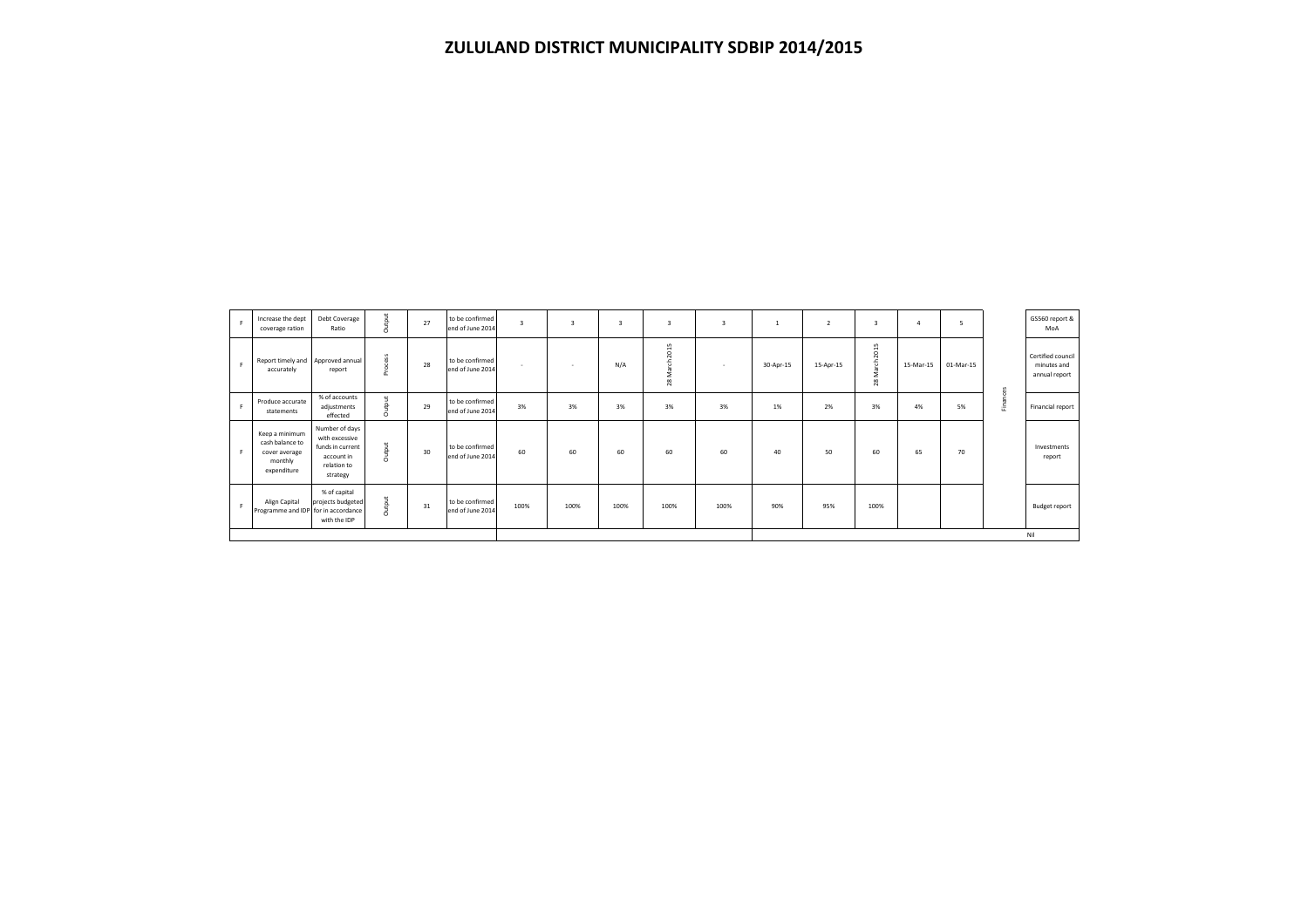#### **National KPA: Local Economic Development**

|                |                                                                           |                                                                              |           |    |                                     | Quarter 1      | Quarter 2      | Mid-Year<br>Performace<br>$Q1 + Q2$<br>(2014/15) | Quarter 3                                     | Quarter 4      |                                 |                            | Annual Target 2014/15  |                                                          |                                                 |                       |                                                                                                                     |
|----------------|---------------------------------------------------------------------------|------------------------------------------------------------------------------|-----------|----|-------------------------------------|----------------|----------------|--------------------------------------------------|-----------------------------------------------|----------------|---------------------------------|----------------------------|------------------------|----------------------------------------------------------|-------------------------------------------------|-----------------------|---------------------------------------------------------------------------------------------------------------------|
| Program driver | Objective                                                                 | Indicator                                                                    | Ind. Type | No | <b>Baseline</b>                     | <b>Target</b>  | <b>Target</b>  | <b>Target</b>                                    | <b>Target</b>                                 | <b>Target</b>  | 1 (Unacceptable<br>Performance) | 2 (Not Fully<br>Effective) | 3 (Fully<br>Effective) | $\overline{a}$<br>(Performance<br>above<br>expectations) | 5<br>Significantly (Outstanding<br>Performance) | <b>GFS Vote</b>       | Evidence<br>reference                                                                                               |
| CD             | Co-Ordinated and<br><b>Integrated Regional</b><br>Economic<br>Development | Approved LED<br>Strategy                                                     | Output    | 32 | to be confirmed<br>end of June 2014 | ٠              | $\epsilon$     | N/A                                              | Draft submitted<br>to Council for<br>approval | 30 June 2015   | 31 July 2015                    | 15 July 2015               | 2015<br>30 June        | 15 June 2015                                             | 01 June 2015                                    | Services<br>Community | Approved LED<br>strategy, Certified<br><b>Council Minutes</b>                                                       |
| CD             | Co-Ordinated and<br>Integrated Regional<br>Economic<br>Development        | Number of<br>tourism<br>awareness and<br>training<br>workshops held          | Output    | 33 | to be confirmed<br>end of June 2014 | $\overline{2}$ | $\overline{2}$ | $\overline{a}$                                   | $\overline{2}$                                | $\overline{2}$ | $\overline{4}$                  | 6                          | 8                      | 10                                                       | 12                                              |                       | Tourism portfolio<br>committee<br>approved minutes<br>and awareness<br>and training<br>reports                      |
| MM/T           | Co-Ordinated and<br><b>Integrated Regional</b><br>Economic<br>Development | Number of jobs<br>created through<br>LED initiatives and<br>capital projects | Outputs   | 34 | to be confirmed<br>end of June 2014 | 50             | 50             | 100                                              | 50                                            | 50             | 100                             | 150                        | 200                    | 250                                                      | 300                                             |                       | Monthly progress<br>reports and<br>minutes to<br>meetings, request<br>from community<br>and endorsement<br>from ZDM |
| CD             | Effectively co-<br>ordinate LED in the<br>District                        | Number of LED<br>ward projects<br>implemented                                | Outputs   | 35 | to be confirmed<br>end of June 2014 | $\sim$         | $\sim$         | N/A                                              | $\sim$                                        | 200            | 100                             | 150                        | 200                    | 230                                                      | 260                                             |                       | Annual Awarded<br>list, Annual<br>expenditure<br>report                                                             |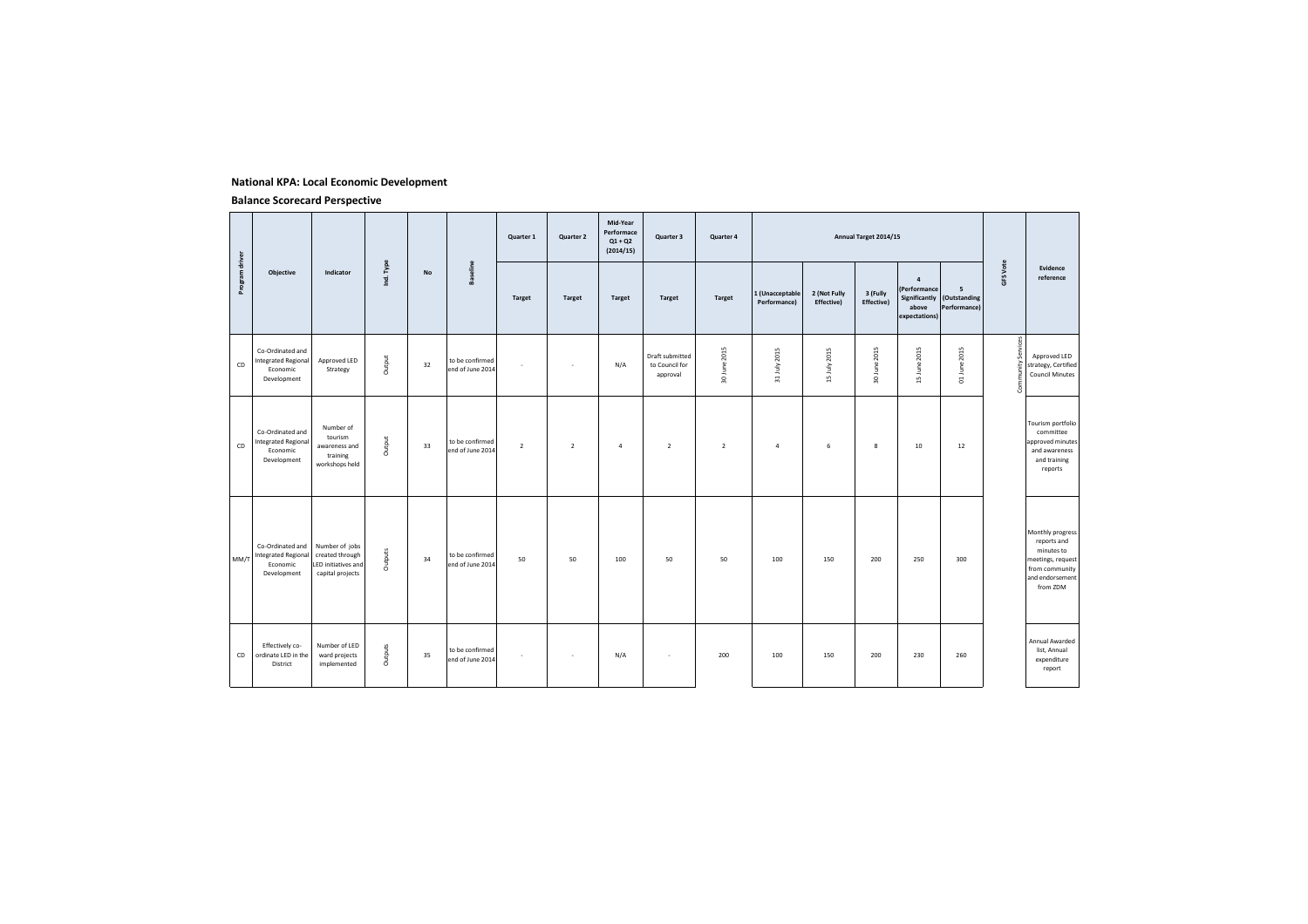|                |                                                                                                  |                                                                       |           |    |                                     | Quarter 1      | Quarter 2      | Mid-Year<br>Performace<br>$Q1 + Q2$<br>(2014/15) | Quarter 3                                     | Quarter 4      |                                        |                            | Annual Target 2014/15         |                                                                                   |                                   |                    | Evidence                                                    |
|----------------|--------------------------------------------------------------------------------------------------|-----------------------------------------------------------------------|-----------|----|-------------------------------------|----------------|----------------|--------------------------------------------------|-----------------------------------------------|----------------|----------------------------------------|----------------------------|-------------------------------|-----------------------------------------------------------------------------------|-----------------------------------|--------------------|-------------------------------------------------------------|
| Program driver | <b>Objective</b>                                                                                 | Indicator                                                             | Ind. Type | No | Baseline                            | <b>Target</b>  | <b>Target</b>  | <b>Target</b>                                    | <b>Target</b>                                 | <b>Target</b>  | 1 (Unacceptable<br><b>Performancel</b> | 2 (Not Fully<br>Effective) | 3 (Fully<br><b>Effective)</b> | $\overline{4}$<br><b>(Performance)</b><br>Significantly<br>above<br>expectations) | 5<br>(Outstanding<br>Performance) |                    | reference                                                   |
| $\mathsf{cs}$  | Plan and implement<br>institutional<br>measures that<br>would reduce the<br>impact of HIV/AIDs   | Approved<br>HIV/ADS Strategy                                          | Outputs   | 36 | to be confirmed<br>end of June 2014 |                | ٠              | N/A                                              | Draft submitted<br>to Council for<br>approval | 30 June 2015   | 31 July 2015                           | 15 July 2015               | 30 June 2015                  | 15 June 2015                                                                      | 01 June 2015                      | Community Services | Approved<br>strategy and<br>minutes to the<br>meeting       |
| <b>CS</b>      | Create HIV/AIDS<br>awareness and<br>education                                                    | Number of<br>HIV/AIDS<br>awareness<br>campaigns held                  | Outputs   | 37 | to be confirmed<br>end of June 2014 | $\overline{a}$ | $\overline{4}$ | $\boldsymbol{8}$                                 | $\overline{4}$                                | $\overline{a}$ | 10                                     | 14                         | 16                            | 18                                                                                | 20                                |                    | Attendance<br>register, certified<br>minutes and<br>reports |
| cs             | Access sufficient<br>resources to<br>implement Youth<br>and Gender<br>Programmes                 | Number of<br>submitted Youth<br>& Quality of life<br>business plans   | Outputs   | 38 | to be confirmed<br>end of June 2014 | $\overline{2}$ | $\overline{2}$ | $\overline{4}$                                   | $\overline{2}$                                | $\overline{2}$ | 5                                      | $\overline{7}$             | 8                             | 10                                                                                | 12                                |                    | signage doc or<br>response mail                             |
| <b>CS</b>      | Strategically plan<br>development and<br>empowerment<br>initiatives for youth<br>and gender      | Approved social<br>development<br>strategy                            | Outputs   | 39 | to be confirmed<br>end of June 2014 | $\mathbf{r}$   | - 11           | N/A                                              | Draft submitted<br>to Council for<br>approval | 30 June 2015   | 31 July 2015                           | 15 July 2015               | 30 June 2015                  | 15 June 2015                                                                      | 2015<br>01 June                   |                    | Approved<br>strategy and<br>minutes to the<br>meeting       |
| cs             | Enable participation<br>and create<br>awareness of<br>Councils Youth and<br>Gender<br>Programmes | Number of<br><b>District Youth</b><br><b>Council Meetings</b><br>held | Outputs   | 40 | to be confirmed<br>end of June 2014 | $\overline{1}$ | <sup>1</sup>   | $\overline{2}$                                   | $\mathbf{1}$                                  | $\mathbf{1}$   | 1                                      | $\overline{2}$             | $\overline{a}$                | 6                                                                                 | 8                                 |                    | Minutes of<br>meetings /<br>Attendance<br>Register          |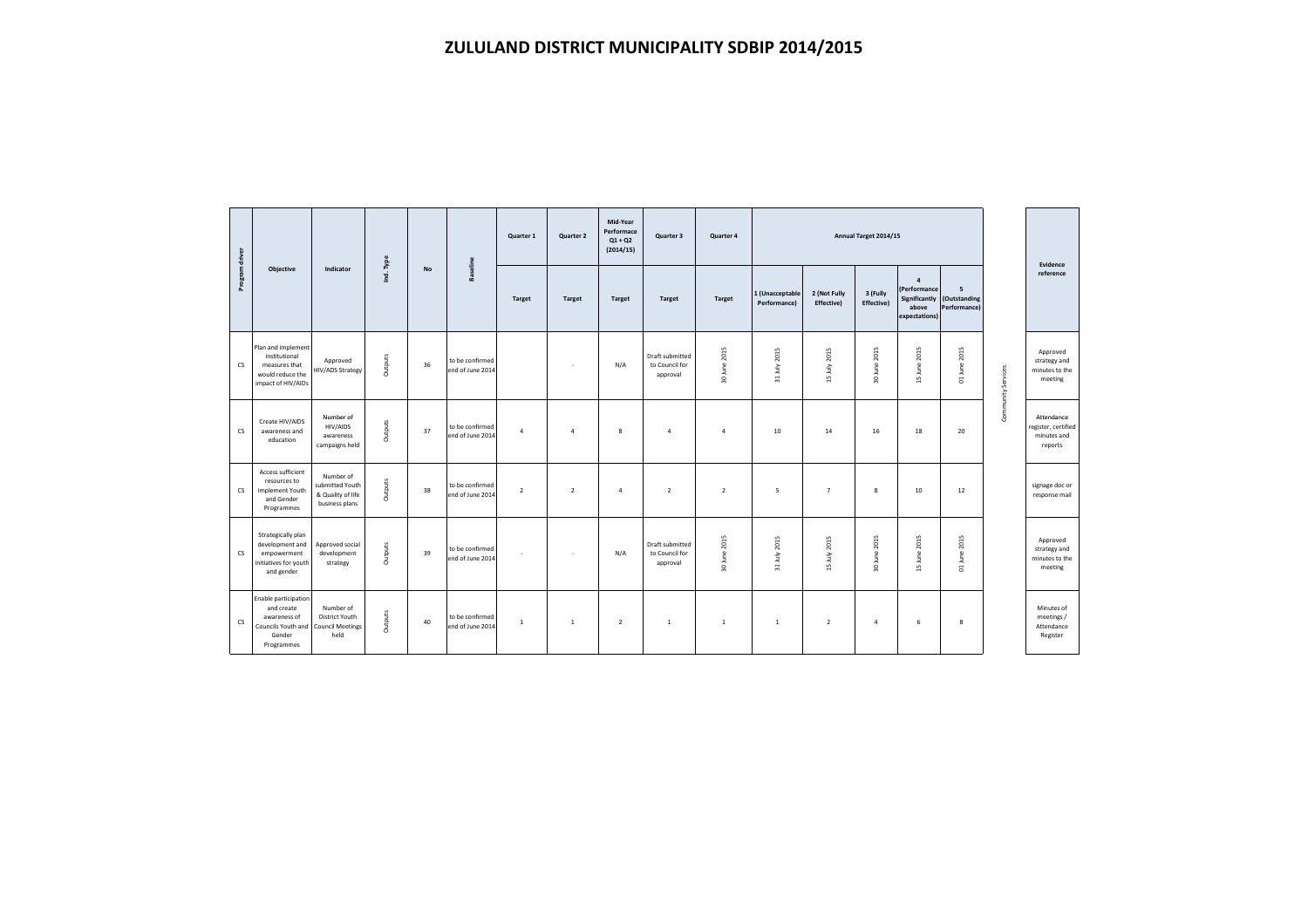|           | Enable participation<br>and create<br>awareness of<br>Councils Youth and<br>Gender<br>Programmes | Number of quality<br>of life Council<br>Meetings held                | Outputs | 41 | to be confirmed<br>end of June 2014 |                         |                | $\overline{2}$ |                | $\mathbf{1}$            |     | $\overline{2}$ | $\overline{a}$ | 6   | 8   | Minutes of<br>meetings /<br>Attendance<br>Register |
|-----------|--------------------------------------------------------------------------------------------------|----------------------------------------------------------------------|---------|----|-------------------------------------|-------------------------|----------------|----------------|----------------|-------------------------|-----|----------------|----------------|-----|-----|----------------------------------------------------|
| <b>CS</b> | Reduce poverty by Number of people<br>implementing<br>Community<br>Development<br>Projects       | participating in<br>ZDM Community<br>Capacity Building<br>Programmes | Outputs | 42 | to be confirmed<br>end of June 2014 | 125                     |                | 125            | 125            |                         | 150 | 200            | 250            | 300 | 350 | signed registers<br>and reports                    |
| <b>CS</b> | Implement food<br>production<br>compliance                                                       | Number of food<br>production site<br>inspection reports              | Outputs | 43 | to be confirmed<br>end of June 2014 | $\overline{\mathbf{3}}$ | $\overline{3}$ | 6              | $\overline{3}$ | $\overline{3}$          | 8   | 10             | 12             | 14  | 16  | Approved<br>inspection reports                     |
| <b>CS</b> | Enhance mortuary<br>compliance                                                                   | Number of<br>mortuary<br>inspection reports                          | Outputs | 44 | to be confirmed<br>end of June 2014 | $\overline{\mathbf{3}}$ | $\mathbf{a}$   | 6              | $\overline{3}$ | $\overline{\mathbf{3}}$ | 8   | 10             | 12             | 14  | 16  | Approved<br>inspection reports                     |
|           | <b>Financial Implication</b>                                                                     |                                                                      |         |    |                                     |                         |                |                |                |                         |     |                |                |     |     |                                                    |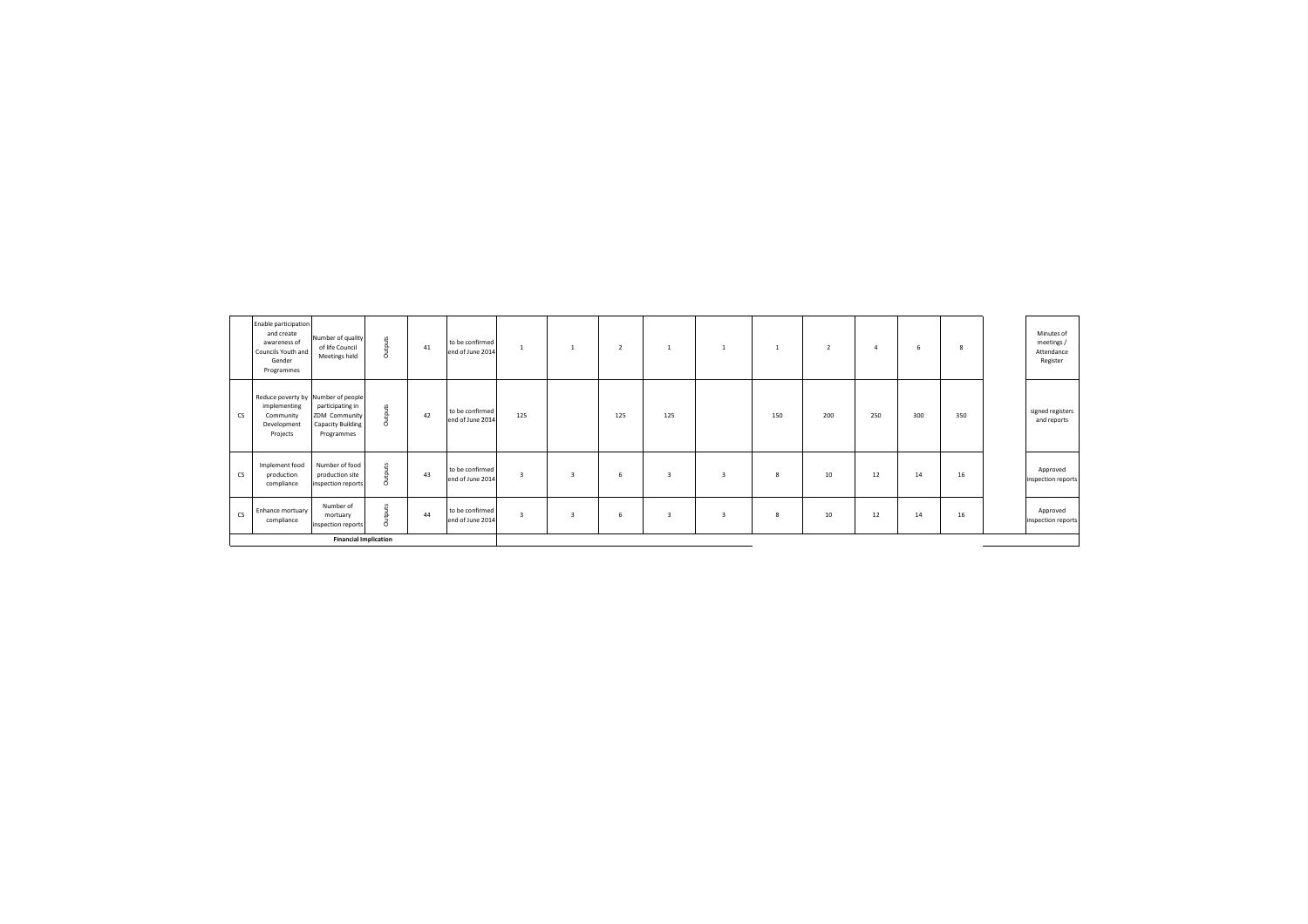## **National KPA: Good Governance & Public Participation**

|                                                                              |                                                                    |                                                  |           |                                     | Quarter 1       | Quarter 2     | Mid-Year<br>Performace<br>$Q1 + Q2$<br>(2014/15) | Quarter 3                                     | Quarter 4     |                                 |                            |                        |                         |                       |                                                             | Evidence                                                   |
|------------------------------------------------------------------------------|--------------------------------------------------------------------|--------------------------------------------------|-----------|-------------------------------------|-----------------|---------------|--------------------------------------------------|-----------------------------------------------|---------------|---------------------------------|----------------------------|------------------------|-------------------------|-----------------------|-------------------------------------------------------------|------------------------------------------------------------|
|                                                                              |                                                                    |                                                  |           |                                     | <b>Target</b>   | <b>Target</b> | <b>Target</b>                                    | <b>Target</b>                                 | <b>Target</b> | 1 (Unacceptable<br>Performance) | 2 (Not Fully<br>Effective) | 3 (Fully<br>Effective) | $\overline{4}$<br>above | 5<br>Performance)     |                                                             | reference                                                  |
| Improve<br>community and<br>stakeholder<br>participation                     | Approved<br>communication<br>strategy                              | Outputs                                          | 45        | to be confirmed<br>end of June 2014 | ٠               | $\sim$        | N/A                                              | Draft submitted<br>to Council for<br>approval | 30 June 2015  | 31 July 2015                    | 15 July 2015               | 30 June 2015           | 15 June 2015            | 01 June 2015          | Executive and<br>Council                                    | Council minutes                                            |
|                                                                              | Percentage of<br>allocated grant<br>funds spent                    | Outputs                                          | 46        | to be confirmed<br>end of June 2014 | 20%             | 40%           | 40%                                              | 70%                                           | 100%          | 85%                             | 90%                        | 100%                   | ÷.                      | $\mathbf{r}$          | Finances                                                    | Financial<br>Statements                                    |
| Improve<br>governance                                                        | Approved fraud<br>prevention<br>strategy                           | Outputs                                          | 47        | to be confirmed<br>end of June 2014 |                 | ٠             | N/A                                              | ٠                                             | 30 June 2015  | 31 July 2015                    | 15 July 2015               | 2015<br>30 June        | 15 June 2015            | 2015<br>01 June       | 콩<br>Ħ                                                      | Minutes of Audit<br>Committee                              |
| Manage<br>performance<br>effectively                                         | Sec 57<br>performance<br>agreements                                | Outputs                                          | 48        | 6                                   | 6               | ٠             | 6                                                | ٠                                             | ٠             | ٠                               | $\sim$                     | 6                      | ٠                       | $\sim$                |                                                             | Signed<br>performance<br>agreements,<br>Council resolution |
| Maintain<br>Institutional<br>Capacity to render<br><b>Municipal Services</b> | Number of critical<br>posts filled in<br>relation to<br>organogram | Outputs                                          | 49        | 100%                                | 60%             | 70%           | 70%                                              | 80%                                           | 100%          | 85%                             | 90%                        | 100%                   | ٠                       | ٠                     |                                                             | Human resource<br>reports                                  |
| Mitigate risks                                                               | Approved risk                                                      | Outputs                                          | 50        | to be confirmed<br>end of June 2014 |                 | $\sim$        | N/A                                              | $\sim$                                        | 30 June 2015  | 31 July 2015                    | 15 July 2015               | 2015<br>30 June        | 15 June 2015            | 01 June 2015          | Finances                                                    | Minutes of Audit<br>Committee                              |
|                                                                              | <b>Objective</b><br>Spend grant funding                            | Indicator<br>Number of signed<br>management plan | Ind. Type | No                                  | <b>Baseline</b> |               |                                                  |                                               |               |                                 |                            |                        |                         | Annual Target 2014/15 | (Performance<br>Significantly (Outstanding<br>expectations) | GFS Vote                                                   |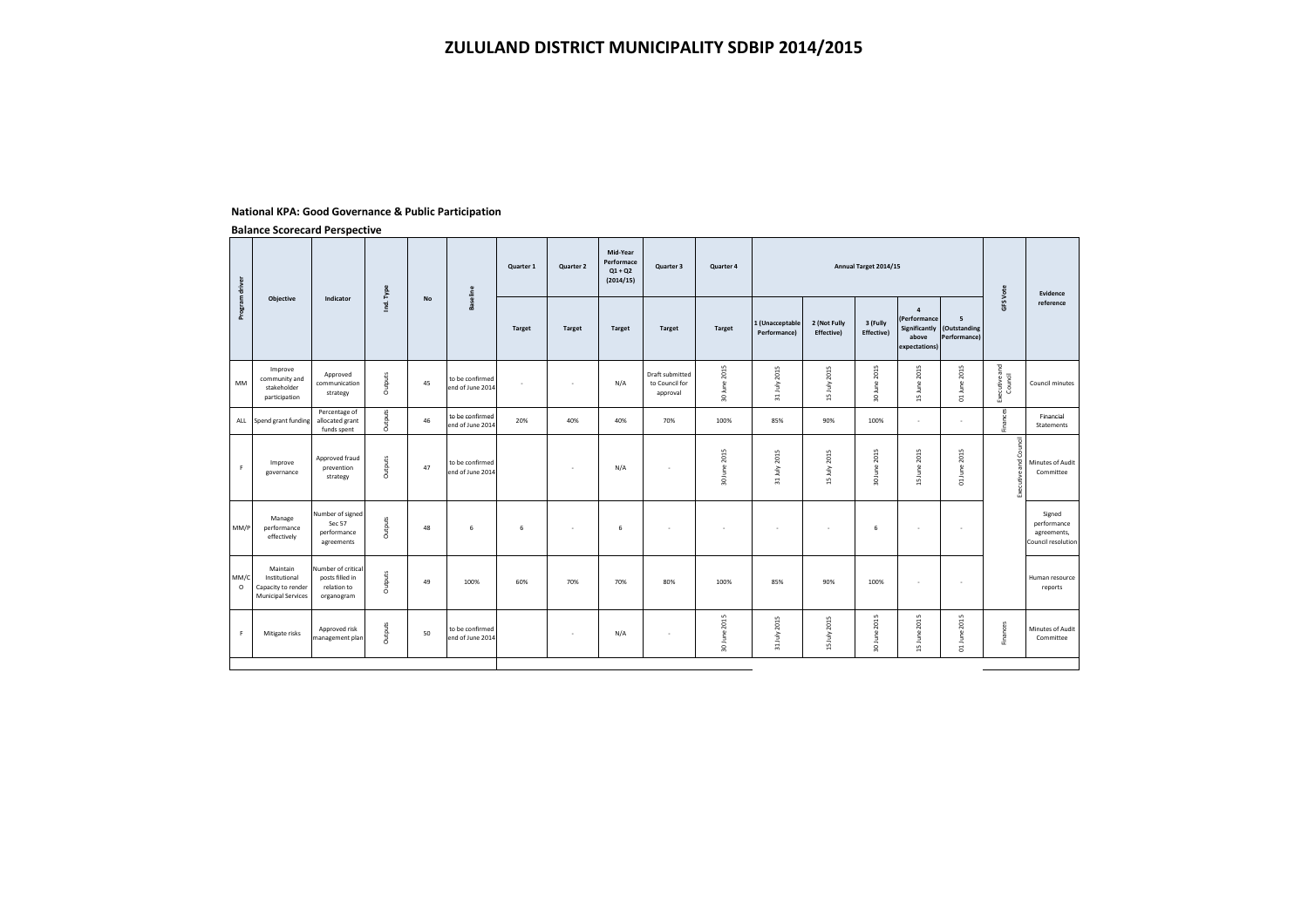# **National KPA: Municipal transformation and institutional development**

|                      |                                                                                                          |                                                                                       |              |    |                                     | Quarter 1                                                   | Quarter 2                                                | Mid-Year<br>Performace<br>$Q1 + Q2$<br>(2014/15) | Quarter 3                                                       | Quarter 4                                                       |                                                                |                                                                | Annual Target 2014/15                                              |                                                                          |                                                                   |          | Evidence                                                 |
|----------------------|----------------------------------------------------------------------------------------------------------|---------------------------------------------------------------------------------------|--------------|----|-------------------------------------|-------------------------------------------------------------|----------------------------------------------------------|--------------------------------------------------|-----------------------------------------------------------------|-----------------------------------------------------------------|----------------------------------------------------------------|----------------------------------------------------------------|--------------------------------------------------------------------|--------------------------------------------------------------------------|-------------------------------------------------------------------|----------|----------------------------------------------------------|
| Program driver       | Objective                                                                                                | Indicator                                                                             | Ind. Type    | No | <b>Baseline</b>                     | <b>Target</b>                                               | <b>Target</b>                                            | <b>Target</b>                                    | <b>Target</b>                                                   | <b>Target</b>                                                   | 1 (Unacceptable<br>Performancel                                | 2 (Not Fully<br><b>Effective)</b>                              | 3 (Fully<br>Effective)                                             | $\overline{a}$<br>Performance<br>Significantly<br>above<br>expectations) | 5<br>(Outstanding<br>Performance)                                 | GFS Vote | reference                                                |
| P                    | Encourage<br>participation in IDP<br>process, ensure<br>alignment with<br>Local Municipalities           | Number of<br>stakeholder<br>alignment<br>meetings                                     | Outputs      | 51 | to be confirmed<br>end of June 2014 | $\overline{2}$                                              | $\overline{2}$                                           | $\sqrt{4}$                                       | $\overline{2}$                                                  | $\overline{2}$                                                  | $\overline{4}$                                                 | 6                                                              | $\bf{8}$                                                           | 10                                                                       | 12                                                                |          | Minutes of<br>meetings /<br>Attendance<br>register       |
| P                    | Encourage<br>participation in IDP<br>process, ensure<br>alignment with<br>Local Municipalities           | Date of<br>submission of IDP<br>Framework Plan<br>to Council for<br>adoption          | Outputs      | 52 | 28/08/2013                          | 30 Sep 2014                                                 | J.                                                       | 30 Sep 2014                                      | i,                                                              | i,                                                              | 30-Oct-14                                                      | 15-Oct-14                                                      | 30 Sep 2014                                                        |                                                                          | 15 Sep 2014 01 Sep 2014                                           | Planning | Council<br>Resolution,<br>Minutes of<br>meeting          |
| P                    | <b>Effective spatial</b><br>development                                                                  | Date of<br>submission of<br>eviewed Spatial<br>Development<br>Framework to<br>Council | Outputs      | 53 | to be confirmed<br>end of June 2014 |                                                             |                                                          | N/A                                              | Draft submitted<br>to Council for<br>approval by 30<br>Mar 2015 | 30 June 2015                                                    | 31 July 2015                                                   | 15 July 2015                                                   | 30 June 2015                                                       | 15 June 2015                                                             | 01 June 2015                                                      |          | Council<br>Resolution,<br>Minutes of<br>meeting          |
| P                    | Encourage<br>participation in IDP<br>process, ensure<br>alignment with<br>Local Municipalities           | Adopted<br>Integrated<br>Development<br>plan                                          | Outputs      | 54 | 29/05/2013                          |                                                             |                                                          | N/A                                              | Draft submitted<br>to Council for<br>approval by 30<br>Mar 2015 | 30 June 2015                                                    | 31 July 2015                                                   | 15 July 2015                                                   | 30 June 2015                                                       | 15 June 2015                                                             | 01 June 2015                                                      |          | Council resolution                                       |
| P                    | To ensure<br>documentation and<br>update of PMS<br>processes and<br>procedures                           | PMS Framework<br>Policy submitted<br>to MM                                            | Outputs      | 55 |                                     |                                                             |                                                          |                                                  | PMS Framework<br>policy submitted<br>to MM                      | PMS Framework<br>policy tabled to<br>Council by 30 June<br>2015 | PMS Framework<br>policy tabled to<br>Council by 30 Jul<br>2015 | PMS Framework<br>policy tabled to<br>Council by 15 Jul<br>2015 | PMS<br>Framework<br>policy tabled<br>to Council by<br>30 June 2015 | PMS<br>Framework<br>policy tabled<br>to Council by<br>15 June 2015       | PMS<br>Framework<br>policy tabled<br>to Council by<br>30 May 2015 |          | proof of receipt<br>by MM office,<br>Council resolution  |
| P                    | To effectively deal<br>with development<br>and environmental<br>applications in line<br>with legislation | % of<br>environmental<br>applications dealt<br>with within 20<br>days                 | Outputs      | 56 |                                     | 100% of received<br>applications<br>dealt within 20<br>days | 100% of received<br>applications dealt<br>within 20 days |                                                  | 100% of received<br>applications dealt<br>within 20 days        | 100% of received<br>applications dealt<br>within 20 days        | 60% of received<br>applications<br>dealt within 20<br>days     | 70% of received<br>applications dealt<br>within 20 days        | 80% of<br>received<br>applications<br>dealt within<br>20 days      | 90% of<br>received<br>applications<br>dealt within<br>20 days            | 100% of<br>received<br>applications<br>dealt within<br>20 days    |          | letters of<br>response from<br>ZDM faxed to<br>applicant |
| $\mathsf{Co}\xspace$ | Application of<br>Policies & bylaws                                                                      | Employee<br>Assistance<br>Programme<br>submitted to MM                                | Outputs      | 57 | to be confirmed<br>end of June 2014 | ÷.                                                          | ÷                                                        | N/A                                              | ×,                                                              | 30 June 2015                                                    | 31 July 2015                                                   | 15 July 2015                                                   | 30 June 2015                                                       | 15 June 2015                                                             | 01 June 2015                                                      |          | Minutes of<br>meeting,<br>approved<br>programme          |
| $\mathsf{Co}\xspace$ | Application of<br>Policies & bylaws                                                                      | Corporate service<br>related policies<br>submitted to MM                              | Outputs      | 58 | to be confirmed<br>end of June 2014 | i.                                                          | ÷                                                        | N/A                                              | ×,                                                              | 30 June 2015                                                    | 31 July 2015                                                   | 15 July 2015                                                   | 2015<br>30 June                                                    | 15 June 2015                                                             | 2015<br>01 June                                                   |          | Approved policies<br>and minutes to<br>meeting           |
|                      |                                                                                                          |                                                                                       |              |    |                                     | Quarter 1                                                   | Quarter 2                                                | Mid-Year<br>Performace<br>$Q1 + Q2$<br>(2014/15) | Quarter 3                                                       | Quarter 4                                                       |                                                                |                                                                | Annual Target 2014/15                                              |                                                                          |                                                                   |          |                                                          |
| Program driver       | Objective                                                                                                | Indicator                                                                             | . Type<br>Ξġ | No | Baseline                            | <b>Target</b>                                               | <b>Target</b>                                            | <b>Target</b>                                    | <b>Target</b>                                                   | <b>Target</b>                                                   | 1 (Unacceptable<br>Performance)                                | 2 (Not Fully<br>Effective)                                     | 3 (Fully<br>Effective)                                             | $\overline{a}$<br>Performance<br>Significantly<br>above<br>expectations) | 5<br>(Outstanding<br>Performance)                                 | GFS Vote | Evidence<br>reference                                    |